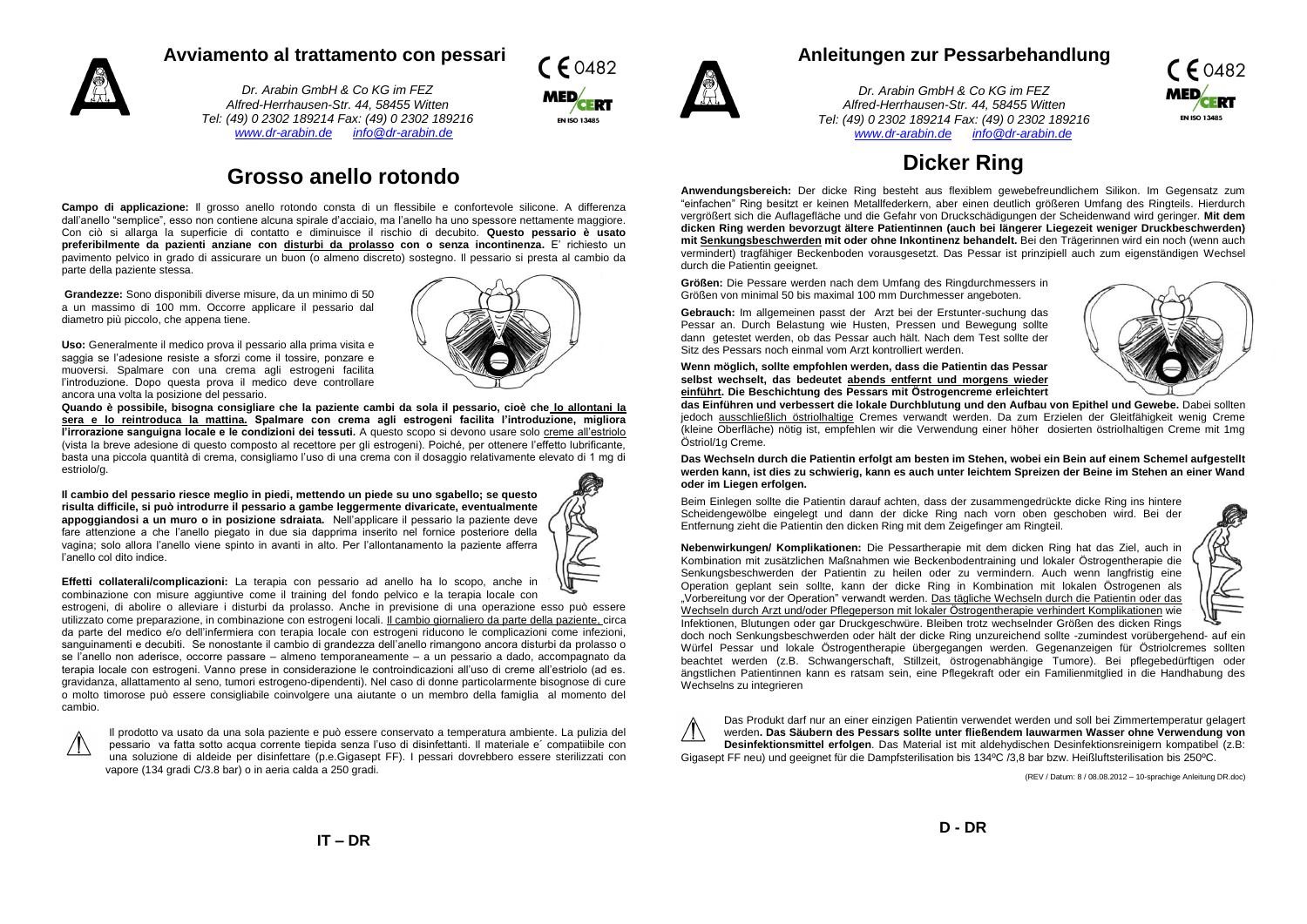

## **Instructions for Pessary Treatment**

*Dr. Arabin GmbH & Co KG im FEZ Alfred-Herrhausen-Str. 44, 58455 Witten Tel: (49) 0 2302 189214 Fax: (49) 0 2302 189216 [www.dr-arabin.de](http://www.dr-arabin.de/) [info@dr-arabin.de](mailto:info@dr-arabin.de)*





## **Instructies**

*Dr. Arabin GmbH & Co KG im FEZ Alfred-Herrhausen-Str. 44, 58455 Witten Tel: (49) 0 2302 189214 Fax: (49) 0 2302 189216 [www.dr-arabin.de](http://www.dr-arabin.de/) [info@dr-arabin.de](mailto:info@dr-arabin.de)*



# **Thick Ring Pessary**

**Application:** The thick ring pessary consists of flexible silicone. In contrast to normal ring pessary it does not include a steel spring filling but consists of a larger circumference of the ring part. This the overlay surface is larger and the risk of necrosis of the vaginal wall may decrease. **Preferably older patients with descensus and mild cases of prolapse without incontinence are treated with this type.** An intact pelvic floor (also if reduced) is required for this pessary.

**Sizes:** Various sizes of the ring pessary can be adapted, ranging from minimum 50mm to maximum 100mm. The pessary with the smallest diameter that just holds should be prescribed.

**Use:** The physician adapts the pessary on the first examination including tests like coughing, pressing and movements. For the insertion the pessary is covered with estrogen cream. After the test, the position of the pessary should be checked again.

**If possible it should be recommended that the patient changes the pessray herself, i.e. she has to remove it in the evening and to insert it in the morning. The coating with estrogen cream facilitates the insertion and improves the local blood circulation as well as the formation of epithelium and connective tissue.** Exclusively creams containing estriol (shorter adhesion to the receptor) should be used. Since one needs a relatively small amount of cream for the gliding effect, we recommend to use a concentration of 1 mg estriol/1 g salve.



**The change of the pessary may be done while standing whereby the patient may put one foot on a stool or the edge of a bed, in a position comparable to the insertion of a tampon; if this is too difficult, it may be sufficient to insert the pessary while spreading the legs, if necessary while leaning against a wall or while lying.** The patient should be trained how to insert the pessary (e.g. first to press it and then push it to the upper part of the vagina) and how to remove it (surrounding of the ring with her forefinger, edging and loosening of the pessary). However, older patients may prefer to be assisted by a nurse at regular intervals. Under these conditions, one should insert an estriol cream or ovulum once a week.



**Side Effects/Complications:** The therapy with this pessary is meant to cure or at least to reduce the patient's problems caused by prolapse - in combination with additional measures (physiotherapy, estrogens). The daily change by the patient and the additional use of estrogen cream after the menopause avoids complications like infections, bleedings or even ulcers. If the prolapse is insufficiently cured or if various sizes do not stay in their position one has to to change to a cube pessary and local estrogen therapy. Contraindications for estriol creams should be considered (e.g. pregnancy, lactation period, estrogen-dependent tumors).

If the patient is not able to change the pessary by herself, it may be advisable to integrate a nurse or a member of the family into the procedures.

The product must not be used by other patients and be stored by room temperature. **The pessary may be cleaned under warm running water without using any disinfectant.** The material can be cleaned and disinfected preferably with aldehyd-containing solutions (Gigasept FF). The pessary can also be sterilized by steam (134ºC /3,8 bar) or hot air (250ºC).

# **Dikke Ring**

**Indicatie:** De dikke ring is gemaakt van flexibel en comfortabel siliconenmateriaal. In tegenstelling tot het simpele ringpessarium, heeft het geen stalen binnenring, maar een grotere doorsnede van het ringdeel. Het contactoppervlak is derhalve groter en het risico van necrose kleiner. Bij voorkeur oudere patiënten met verzakkingsproblemen zonder incontinentie kunnen worden behandeld met deze dikke ring. Een intacte bekkenbodem (wellicht verzwakt) is essentieel voor dit pessarium, dat door patiënte zelf vervangen kan worden.

**Maten:** Verschillende maten zijn verkrijgbaar, variërend van minimaal 50 mm tot maximaal 100mm diameter. Het pessarium met de kleinste diameter dat net in positie blijft, moet gekozen worden.

**Gebruik:** De arts plaatst het pessarium, waarbij het na insertie het effect getoetst moet worden door de patiënte te laten persen en te bewegen. Na dit testen moet de positie van het pessarium opnieuw gecontroleerd worden.

**Het wordt aanbevolen patiënte zelf haar pessarium te laten vervangen, d.w.z. zij moet het pessarium voor het slapen verwijderen en de volgende ochtend weer inbrengen.**

Het gebruiken van een oestrogeencrème vergemakkelijkt de insertie en verbetert de lokale doorbloeding. Tevens maakt die het epitheel en het bindweefsel sterker. Daarom moeten vaginale crèmes met Estriol gebruikt worden. Er is slechts een kleine hoeveelheid crème nodig voor het lubricerend effect. Daarom wordt een crème geadviseerd met een relatief hoge dosering Estriol (1mg/gram crème)



**Het vervangen van het pessarium is het gemakkelijkst terwijl de patiënte staat, waarbij zij één voet op een stoel of de zijkant van het bed kan plaatsen. De positie is te vergelijken met die van het inbrengen van een tampon. Indien dit te moeilijk is, kan het geprobeerd worden met gespreide benen, liggend in bed of zittend in een stoel.** De patiënte zal geleerd moeten worden hoe zij het pessarium in moet brengen (b.v. door iets te persen dan het pessarium in het bovenste deel van de vagina op te duwen) en hoe het pessarium te verwijderen (met de wijsvinger de ring aan te haken en langzaam naar buiten te trekken).



**Bijwerkingen/Complicaties:** De therapie met dit pessarium is bedoeld (in combinatie met b.v. fysiotherapie en oestrogenen) om verzakkingsproblemen te behandelen of in ieder geval te reduceren. Ook indien operatieve correctie op termijn gepland is kan de ring, in combinatie met lokale oestrogenen, gebruikt worden als voorbehandeling voor de operatie.

Het dagelijks wisselen door de patiënte vermindert de kans op infecties, bloedingen of ulceraties. Indien de verzakking niet voldoende behandeld is of indien verschillende maten van dikke ronde ringen niet in positie blijven, dient een kubuspessarium en lokale oestrogenentherapie overwogen te worden. Contra-indicaties voor Estriolcrème moeten worden overwogen, zoals zwangerschap, lactatie en oestrogeenafhankelijke tumoren. Indien de patiënte het pessarium zelf niet kan vervangen, valt te overwegen een verpleegkundige of een familielid te instrueren.

Het pessarium werd slechts door een enkele patiënte gebruikt en kan bewaart worden bij kamertemperatuur. **Het pessarium van een patiënt kan gereinigd worden onder warm stromend water, zonder gebruik van een desinfecterend middel.** Het materiaal kan gereinigd en gedesinfecteerd worden bij voorkeur met aldehyd bevattende middelen (Gigasept FF). Het kan ook gesteriliseerd worden met behulp van stoom (134ºC /3,8 bar) of hete lucht (250ºC).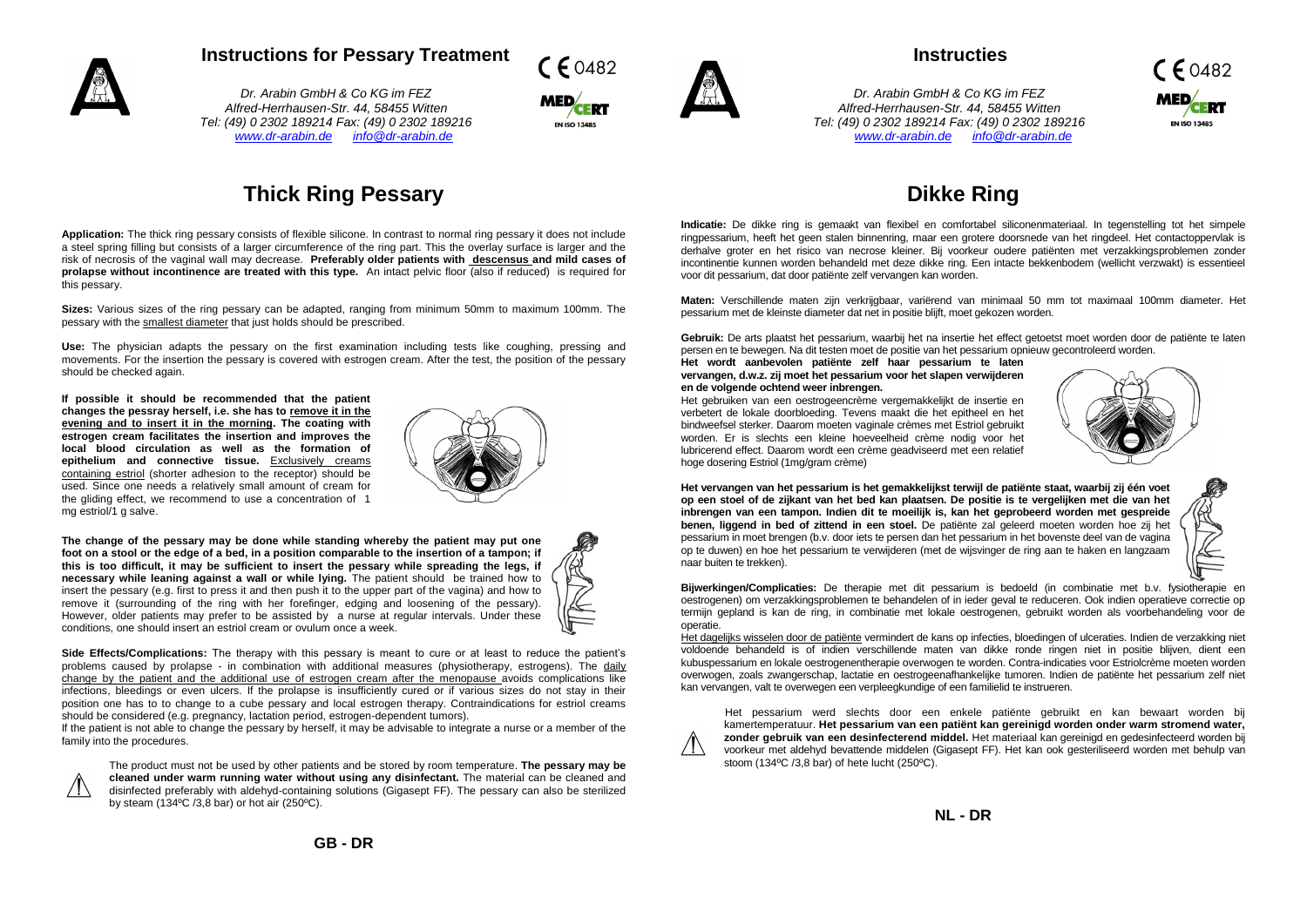## **Instructions**



*Dr. Arabin GmbH & Co KG im FEZ Alfred-Herrhausen-Str. 44, 58455 Witten Tel: (49) 0 2302 189214 Fax: (49) 0 2302 189216 [www.dr-arabin.de](http://www.dr-arabin.de/) [info@dr-arabin.de](mailto:info@dr-arabin.de)*

## **Pessaire annulaire grand modèle**

**Indications:** Le pessaire annulaire grand modèle est fait en silicone souple. Contrairement au modèle standard, il ne contient pas de structure métallique interne. Ceci pourrait limiter les risques de nécrose de la paroi vaginale. **Ce pessaire est particulièrement adapté aux patientes âgées avec des prolapsus modérés sans incontinence.**  Un plancher pelvien compétent est nécessaire pour ce type de pessaire.

**Tailles:** plusieurs tailles de pessaires annulaires sont disponibles, de 50 mm à 100 mm au maximum. Le pessaire avec le plus petit diamètre utile doit être utilisé.

**Utilisation:** Le médecin doit choisir la taille la mieux adaptée lors d'une première consultation, avec des exercices de toux, de mouvements. La mise en place du pessaire peut se faire en utilisant une crème ou pommade à base d'œstrogènes. Après les tests, il est recommandé de vérifier son positionnement.

**Si possible, il est recommandé que la patiente manipule elle-même son pessaire, c'est-à-dire le retirer le soir et le replacer le matin. L'utilisation d'un agent lubrifiant aux œstrogènes devrait faciliter** 

**ces manipulations et améliorer la trophicité de la muqueuse vaginale.** Seules les crèmes contenant de l'oestriol (liaison plus courte aux récepteurs) devraient être utilisées, avec une concentration recommandée de 1 mg oestriol/1 g.

**Les manipulations du pessaires peuvent être réalisées debout, avec un pied sur une marche ou sur le bord du lit, dans une position identique à celle utilisée pour la mise en place de tampons ; Si ces positions sont trop difficiles, le pessaire peut être manipulé uniquement en écartant les cuisses, contre un mur ou couché.** La patiente devra s'entrainer à la mise en place avec le médecin au début (apprendre à pincer le pessaire et l'introduire vers le cul-de-sac vaginal postérieur) et au retrait (crocheter le pessaire avec un doigt pour l'amener vers la vulve et le sortir). Toutefois, les patients âgées ou à mobilité réduite peuvent avoir besoin d'assistante à intervalles réguliers. Dans de tels cas, une crème ou un ovule d'œstrogènes peuvent être utilises régulièrement, le plus souvent de façon hebdomadaire.



**Effets secondaires / Complications:** L'effet thérapeutique attendu par l'utilisation de ce pessaire est la cure ou au moins le soulagement des plaintes entrainées par le prolapsus, le tout associé à de la kinésithérapie et aux œstrogènes locaux. Le retrait quotidien du pessaire associé aux œstrogènes si la patiente est ménopausée ont pour objectif de diminuer les complications telles que les infections, les saignements et les ulcérations traumatiques. Si le prolapsus n'est pas complètement réduit ou si le pessaire ne tient pas en place, il est recommandé de passer au pessaire cubique associé aux œstrogènes locaux. Les contre-indications aux œstrogènes locaux doivent être respectées (grossesse, allaitement, tumeur hormone-dépendante).

Si la patiente ne peut pas manipuler le pessaire elle-même, il peut être nécessaire de faire appel à un(e) infirmier(ère) ou former un proche.



Le produit ne doit être utilisé que pour une seule patiente et est conseillé de le garder à température ambiante. Le pessaire peut être nettoyé à l'eau courante tiède sans désinfection. Le produit peuvent être nettoyés et désinfectés préférablement avec un moyen de aldéhyde (e.g.Gigasept FF). Le pessaire peut aussi être stérilisé par vapeur (134ºC /3,8 bar) ou par air chaud (250ºC).







*Dr. Arabin GmbH & Co KG im FEZ Alfred-Herrhausen-Str. 44, 58455 Witten Tel: (49) 0 2302 189214 Fax: (49) 0 2302 189216 [www.dr-arabin.de](http://www.dr-arabin.de/) [info@dr-arabin.de](mailto:info@dr-arabin.de)*

**Instrucciones**



## **Pesario Anular Grueso**

**Indicación:** Este tipo de pesario está construido con material siliconado, flexible y confortable. En contraposición con el pesario anular simple, este modelo es mas grueso y no contiene un anillo interno metálico, la superficie de contacto es mayor y conlleva un menor riesgo de necrosis. **Este pesario es usado con preferencia en pacientes ancianas con problemas de prolapso sin incontinencia urinaria**. Se requiere tener un buen piso pelviano que pueda asegurar un discreto a buen sostén y que pueda ser colocado por la paciente.

**Medidas:** Diversas medidas se encuentran disponibles que van de un mínimo de 50 mm. a un máximo de 100 mm. Debe elegirse siempre el pesario con diámetro más pequeño que permanezca en su lugar sin molestias.

**Uso:** Después de colocar el pesario, el medico debe controlar la colocación realizando pruebas como toser, pujar y moverse. Después de realizadas estas pruebas, deberá verificarse nuevamente la posición del pesario. **Es recomendable que la paciente retire por si misma el pesario por la noche y lo reinserte en su lugar por la mañana**.



El uso de cremas con estrógenos facilita la inserción, mejora la circulación local y fortifica el epitelio y el tejido conectivo. Por ello recomendamos su utilización conjunta. Ya que solo una pequeña cantidad de crema es necesaria para un efecto lubricante, debe aconsejarse cremas con alta dosis de estriol (1 mg./g. crema).

**El cambio del pesario debe realizarse preferentemente con la paciente de pie, con un pie sobre el borde de la cama o sobre una silla. La posición es comparable a la colocación de un tampón. Si esto es difícil, puede intentarse con la paciente sentada u acostada y las piernas separadas**. La paciente deberá aprender a colocarse el pesario empujandolo con algo y llevándolo a la parte superior de la vagina y a retirarlo, enganchándolo con el dedo índice y traccionando suavemente hacia fuera. A veces, en algunas pacientes ancianas, es necesario que sea el medico o la enfermera quienes cambien el pesario cada 4-12 semanas. En estos casos deberá usarse cremas con estriol u óvulos con estriol (una vez por semana).



**Efectos colaterales/complicaciones**: La terapia con este pesario intenta curar o por lo menos reducir los problemas de la paciente causados por el prolapso combinando medidas adicionales (fisioterapia, estrógeno). El recambio diario por la paciente y el uso adicional de cremas con estrógenos después de la menopausia evita complicaciones como infecciones, sangrados o incluso úlceras. Si la reducción del prolapso no es satisfactoria o las diferentes medidas no permanecen en su posición, deberá cambiarse por un pesario cúbico y terapia estrogénica local. Debe tenerse siempre presente las contraindicaciones para las cremas con estriol (p.e. embarazo, lactancia, tumores estrógeno-dependientes).

Si el paciente no puede cambiarse sola el pesario, es aconsejable integrar a una enfermera o un miembro de la familia en los procedimientos.

Este producto sólo debe usarse uno por paciente y debe guardarse a temperatura ambiente. **El pesario** 



**debe limpiare con agua corriente tibia y no es necesario el uso de desinfectantes.** El pesario debe ser lavado con agua corriente tibia y puede ser esterilizado hasta una temperatura de (134 °

C /3.8 bar) al vapor o al aéreo ávido hasta (250ºC).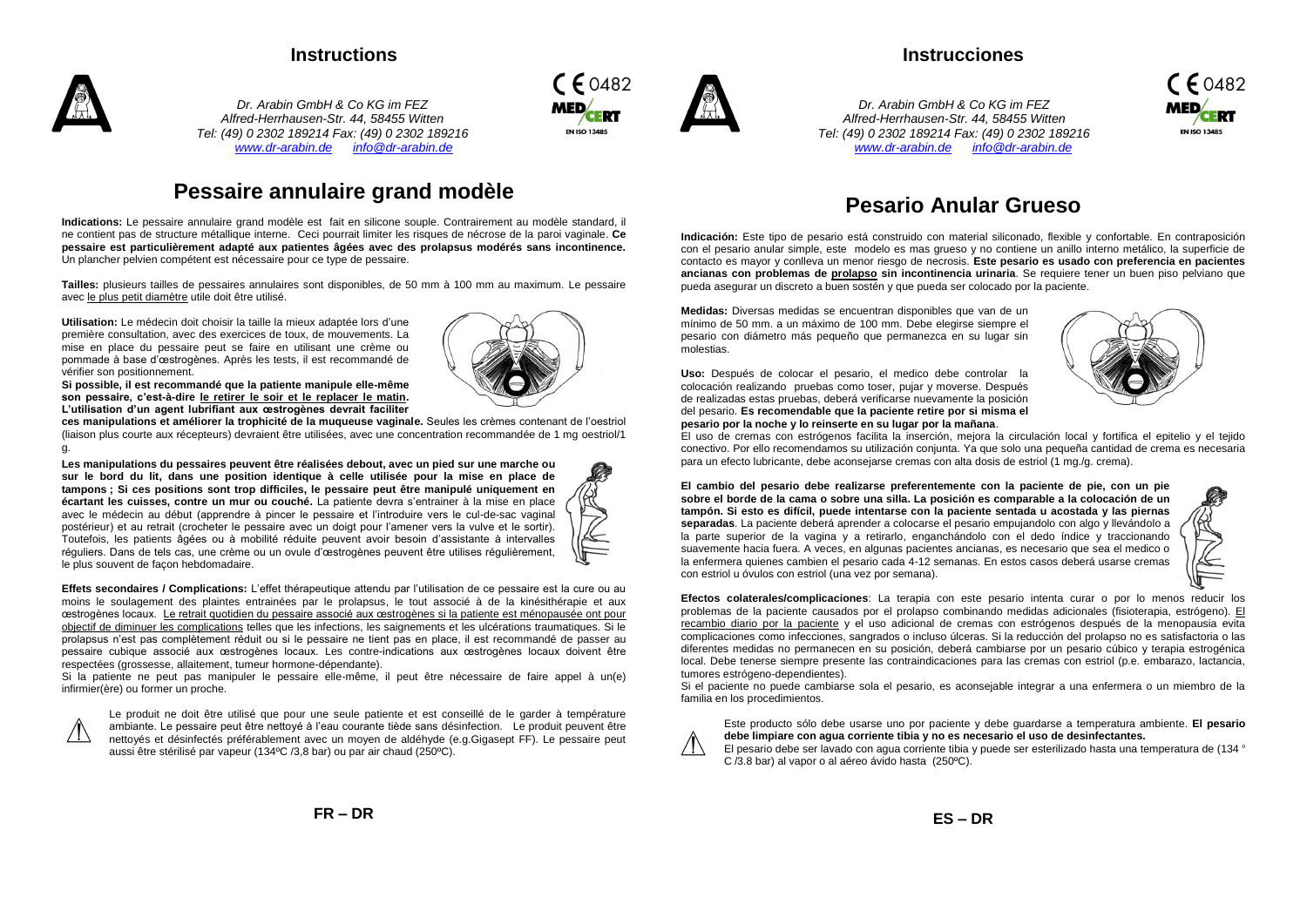

#### **Használati útmutató**

*Dr. Arabin GmbH & Co KG im FEZ Alfred-Herrhausen-Str. 44, 58455 Witten Tel: (49) 0 2302 189214 Fax: (49) 0 2302 189216 [www.dr-arabin.de](http://www.dr-arabin.de/) [info@dr-arabin.de](mailto:info@dr-arabin.de)*



**Alkalmazási terület:** A vastag gyűrűpesszárium hajlékony szövetbarát szilikonból készül. Az "egyszerű" gyűrűpesszáriummal ellentétben nincsen benne acélrugó, maga a gyűrű azonban jóval vastagabb. Ezáltal megnő a hüvelyfallal érintkező felszín, így csökken a nyomásra kialakuló szövetkárosodádok esélye. **A vastag gyűrűpesszáriummal történő terápia idősebb hölgyek méh-, és hüvelysüllyedéses panaszainak kezelésében** 

**részesül előnybe.** Ebben az esetben a pesszáriumot hosszabb időre is a hüvelyben lehet hagyni a szöveti károsodás fokozott veszélye nélkül. A pesszárium használatának feltétele egy – ha csökkent mértékben is terhelhető kismedencei izomzat jelenléte. A pesszárium alapvetően alkalmas az önterápiára is.



 $\mathcal{L}_{\mathcal{O}482}$ 

**EN ISO 13485** 

**Méret:** A pesszáriumok nagyságát a gyűrű átmérője határozza meg, amely 50 -100 mm között változik. Azt a legkisebb pesszáriumot kell alkalmazni, amely még éppen tart.

**Használat:** első alkalommal az orvosnak kell a megfelelő nagyságú pesszáriumot a nőgyógyászati vizsgálószéken felhelyezni. Ezután a beteg feláll, köhög, használja a hasprést. A teszt után a pesszárium elhelyezkedését az orvosnak újra kontrollálnia kell. **Amennyiben ez lehetséges, ajánlatos, hogy a beteg saját maga cserélje a peszáriumot, melyet reggel a hüvelybe kell felhelyezni és este eltávolítani. Ösztrogén tartalú krém használata megkönnyíti ezt.** Kizárólag ösztriol tartalmú krémet használjon. Mivel a sikamlósság eléréséhez csak kevés krémre van szükség (kis felület), javasoljuk egy nagyob dózisu ösztrogén tartalmú krém (1 mg/1 gr) használatát. Az ösztrogén javítja a szövetek vérellátását és elősegíti a normális hüvelyflóra kialakulását.

A pesszárium felhelyezése és eltávoítása állva a legegyszerübb. Az egyik lábat egy alacsony székre, illetve az ágyszélére kell helyezni. Ha ez nehézségekbe ütközik, elégséges lehet a combokat - esetleg a falnak támaszkodva –

széttárni, illetve a pesszáriumot fekve felhelyezni. Este a beteg a gyűrűt mutatóujjával pereménél fogva **eltávolíthatja**. A vastag gyűrűpesszárium **felhelyezésénél** a betegnek figyelnie kell arra, hogy az összenyomott pesszárium először a hátsó hüvelyboltozatba kerüljön, majd a gyűrűt felfelé nyomva ez a szeméremcsont mögé illeszkedjen be.

**Mellékhatások / Szövődmények:** A vastag gyűrűpesszáriumok használatának célja, akár kombinációban a gátizomtornával és a lokális ösztrogen kezeléssel, a méh-, és hüvelysüllyedéses állapotok gyógyítása illetve javítása. A pesszárium, mint "műtéti előkészítés", ösztrogén krémmel alkalmazva akkor is hasznos, ha hosszabb távon egy műtéti megoldás van tervbe véve. A pesszárium napi felhelyezése és kivétele a beteg által, illetve cseréje az orvos/ápoló által megakadályozza a komplikációk - infekciók, vérzések és fekélyek - kialakulását.



Amennyiben több méret kipróbálása ellenére sem szünnek meg a süllyedéses panaszok teljesen, illetve a pesszárium elmozdul – legalább átmenetileg - egy kockapesszárium alkalmazása válhat szükségessé. Az ösztrogén tartalmú krémekre vonatkozó ellenjavallatokat figyelembe kell venni (pl. terhesség, szoptatás, ösztrogé függő daganatok). Ápolásra szoruló, illetve félénk betegek esetében javasolható, hogy egy ápoló/nő vagy egy családtag segédkezzen a pesszárium kezelésben.

Egy termék csak egy beteg kezelésére szolgál. **A pesszáriumot szobahőmérsékleten kell tárolni. Az eszköz tisztítása langyos folyóvízzel történjen, fertőtlenítőszer alkalmazása nélkül.**A pesszárium anyaga aldehid tartalmú fertőtlenítőszerrel kezelhető (pl. Gigasept FF neu) és alkalmas gőzsterilizálásra 134°C / 3,8 bar-ig, illetve forrólevegő-sterilizálásra 250°C-ig.



*Dr. Arabin GmbH & Co KG im FEZ Alfred-Herrhausen-Str. 44, 58455 Witten [www.dr-arabin.de](http://www.dr-arabin.de/) [info@dr-arabin.de](mailto:info@dr-arabin.de)*



*Tel: (49) 0 2302 189214 Fax: (49) 0 2302 189216*

## **Pessar pierścieniowy szeroki**

**Wskazania.** Pessar pierścieniowy szeroki wykonany jest ze specjalnego, elastycznego silikonu. W odróżnieniu od zwykłego pessara pierścieniowego nie zawiera aluminiowego rdzenia i ma znacznie szerszy pierścien. Dlatego ogólna powierzchnia pierścienia jest większa i ryzyko martwicy ściany pochwy jest mniejsze. **Pessar pierścieniowy szeroki stosuje się zwykle u starszych pacjentek z niezbyt dużymi obniżeniami ścian pochwy i miernego stopnia wypadaniem macicy z objawami lub bez objawów nietrzymania moczu. Warunkiem jest (choć w ograniczonym stopniu) wydolna przepona miednicy.**

**Rozmiary.** Mogą być stosowane następujące rozmiary pessara pierścieniowego: o średnicy od 50 mm do 100 mm.

**Stosowanie.** Doboru pessara dokonuje lekarz podczas badania: pacjentka proszona jest o zakasłanie, parcie i poruszanie się. Następnie sprawdza się ponownie położenie pessara.

**Pessar może być z łatwością zmieniany przez samą pacjentkę na przykład wyjmowany wieczorem i zakładany rano. Posmarowanie pessara kremem estrogenowym ułatwia zakładanie oraz poprawia krążenie miejscowe oraz odnawianie nabłonka i tkanki łącznej.**



Zaleca się stosowanie kremów zawierających estriol (krótkie połączenie z

receptorem). Ponieważ w tym rodzaju pessara stosuje się stosunkowo małe ilości kremu (mała powierzchnia) zalecamy użycie kremu zawierającego 1mg estriolu w 1 g kremu.

#### **Pessar może być wyjęty lub włożony na stojąco, gdy pacjentka ma postawioną stopę na stołku lub brzegu łóżka. Jeżeli jest to zbyt trudne, wystarczające może być rozchylenie nóg, a w razie potrzeby wskazane jest oparcie się o ścianę lub położenie się.**

Pacjentka powinna być nauczona, jak zakładać pessar (najpierw należy ścisnąć pessar i wtedy włożyć go do dalszej części pochwy i następnie przesunąć do przodu) i jak go wyjmować (włożyć palec wskazujący do otworu w środku pessara i poluzować go).



**Działania uboczne/powikłania.** Leczenie za pomocą pessara pierścieniowego szerokiego w połączeniu z dodatkowymi elementami terapeutycznymi, jak fizykoterapia i estrogenoterapia, pozwala na

wyleczenie lub co najmniej zmniejszenie dolegliwości związanych z wypadaniem pochwy i/lub macicy. Codzienne wyjmowanie pessara oraz dodatkowe stosowanie kremu estrogenowego u kobiet po menopauzie ma na celu uniknięcie następujących powikłań: infekcji, krwawień, a nawet odleżyn. Jeżeli jakieś dolegliwości związane z wypadaniem pozostaną lub jeśli pomimo zastosowania różnych rozmiarów pessara pierścieniowego nie można uzyskać odpowiedniej lokalizacji, należy rozważyć zmianę na pessar kostkowy i kontynuowanie estrogenoterapii.

Przed zastosowaniem kremów estriolowych powinno się przeanalizować przeciwwskazania do ich stosowania (na przykład ciąża, okres karmienia, guzy estrogenozależne).

Jeżeli pacjentka sama nie jest w stanie zmieniać pessara, może być zalecana pomoc pielęgniarki lub członka rodziny.

Produkt nie może być stosowany przez inne pacjentki. Pessar przechowuje się w temperaturze pokojowej. **Czyści się go w ciepłej, bieżącej wodzie, bez stosowania jakichkolwiek środków dezynfekcyjnych.** Materiał jest zgodny z preparatami do aldehydowej dezynfekcji chemicznej (np.: Gigasept FF) i nadaje się do sterylizacji parowej w temperaturze 134 º C / 3,8 bar lub sterylizacji w gorącym powietrzu do 250 ° C.